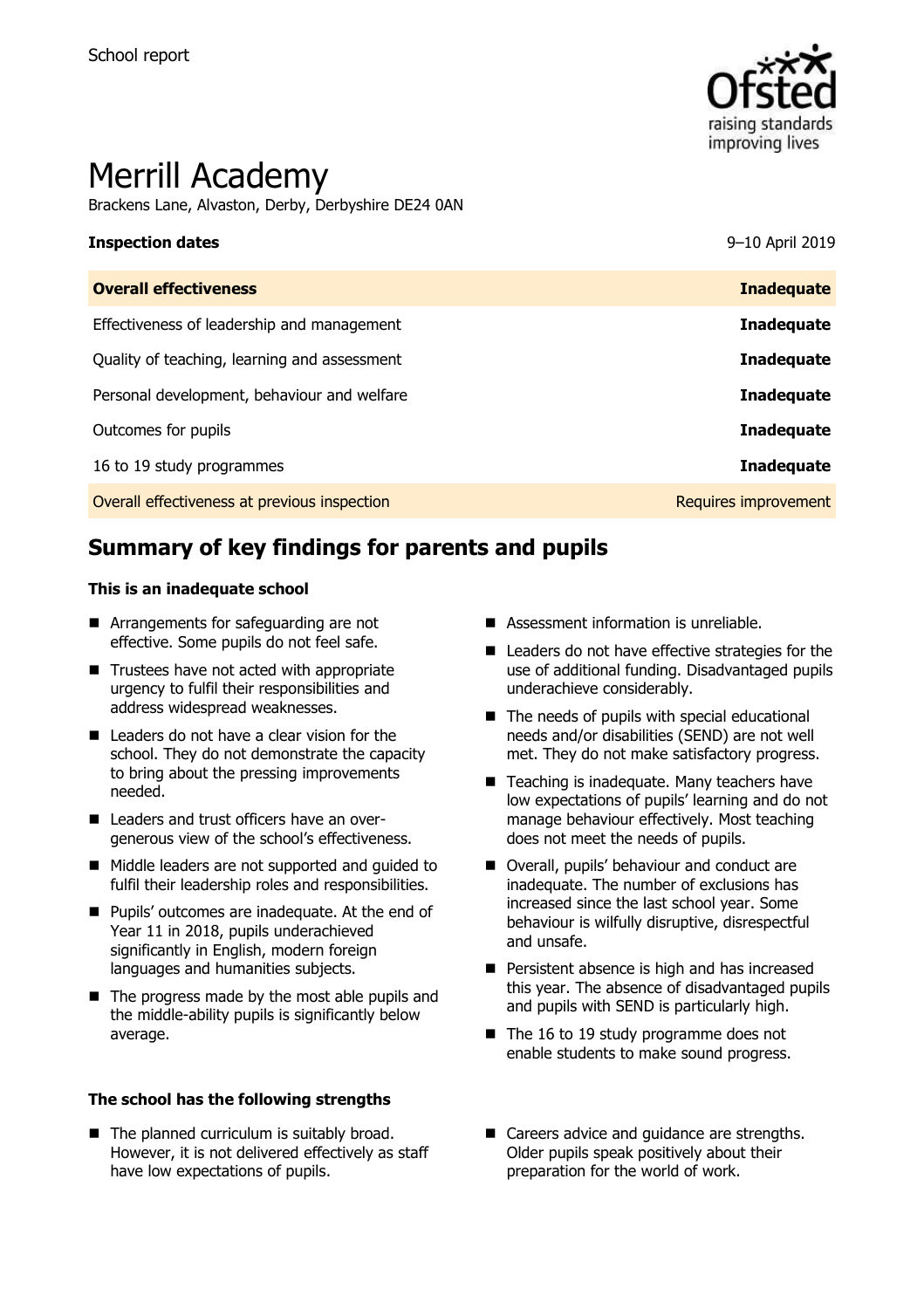

# **Full report**

In accordance with section 44(1) of the Education Act 2005, Her Majesty's Chief Inspector is of the opinion that this school requires special measures because it is failing to give its pupils an acceptable standard of education and the persons responsible for leading, managing or governing the school are not demonstrating the capacity to secure the necessary improvement in the school.

### **What does the school need to do to improve further?**

- Rapidly improve the school's procedures to keep pupils safe, by leaders and those responsible for governance:
	- creating a secure and effective culture of safeguarding that permeates all aspects of the school
	- eradicating the incidence of bullying, discrimination and unsafe behaviour
	- ensuring that all statutory checks are undertaken for all members of the governing body and school leaders
	- building capacity within the safeguarding team to effectively manage safeguarding concerns
	- maintaining robust and accurate records of actions taken to address safeguarding concerns
	- establishing rigorous systems to monitor the effectiveness of safeguarding processes and procedures to ensure that ongoing weaknesses are identified and addressed promptly
	- maintaining accurate records of pupils' attendance
	- ensuring that pupils fully understand safeguarding risks and how to avoid them, including those related to radicalisation and extremism.
- Improve urgently the effectiveness of leadership and management, including governance, by ensuring that:
	- trustees, governors and leaders create a powerful strategic vision for school improvement that will drive change and rapidly improve all aspects of the school and outcomes for pupils
	- trustees establish and sustain leadership capacity, including local governance, to bring about significant improvements in the quality of education
	- members of the board of trustees and governors fulfil their roles and responsibilities, including their statutory duties.
- Urgently improve the quality of teaching, learning and assessment, and thereby the attainment and progress of pupils, by ensuring that:
	- teachers have consistently high expectations of all pupils and insist on positive attitudes to learning
	- teaching is better planned to bring about gains in knowledge, deepen understanding and develop skills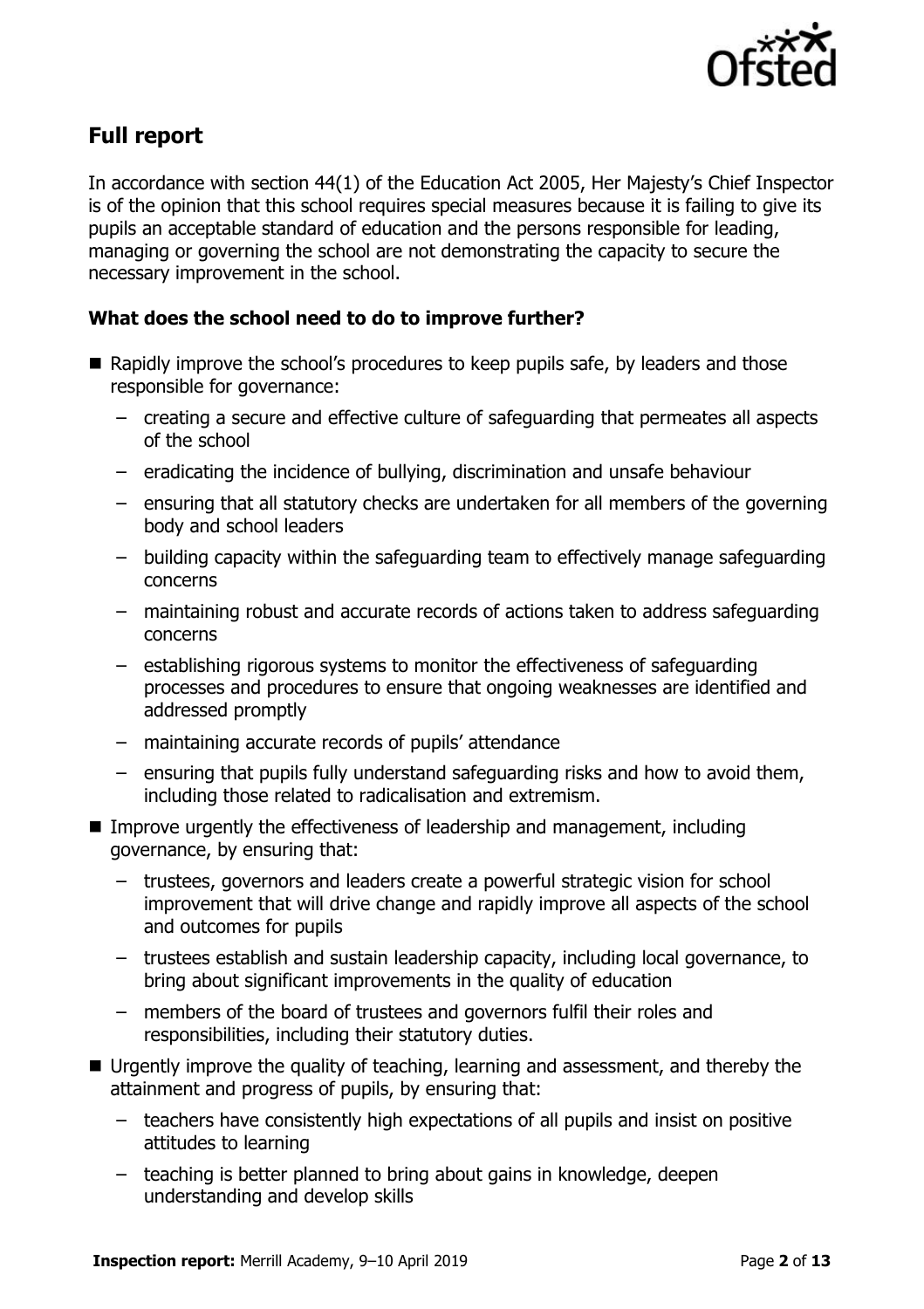

- teaching meets the needs of different groups of pupils
- teachers assess accurately and use this information to plan learning that addresses gaps in learning and challenges pupils to deeper learning
- pupils understand what they are learning and what they need to do to improve.
- **IMPROVE the personal development, behaviour and welfare of pupils, by ensuring that:** 
	- leaders urgently review the school's approach to behaviour management and raise behavioural expectations for pupils
	- leaders enable staff to challenge and manage poor behaviour proactively, swiftly and effectively so that it does not disrupt learning
	- pupils show respect, refraining from swearing and from using offensive language
	- pupils understand the negative effects of bullying and discriminatory behaviour
	- pupils are confident that staff will listen to them and take their concerns seriously
	- teachers improve pupils' attitudes to learning
	- pupils' attendance improves, and persistent absence is reduced.

An external review of governance should be undertaken to assess how this aspect of leadership and management may be improved.

An external review of the school's use of the pupil premium funding should be undertaken to assess how this aspect of leadership and management may be improved.

It is recommended that the school does not appoint newly qualified teachers.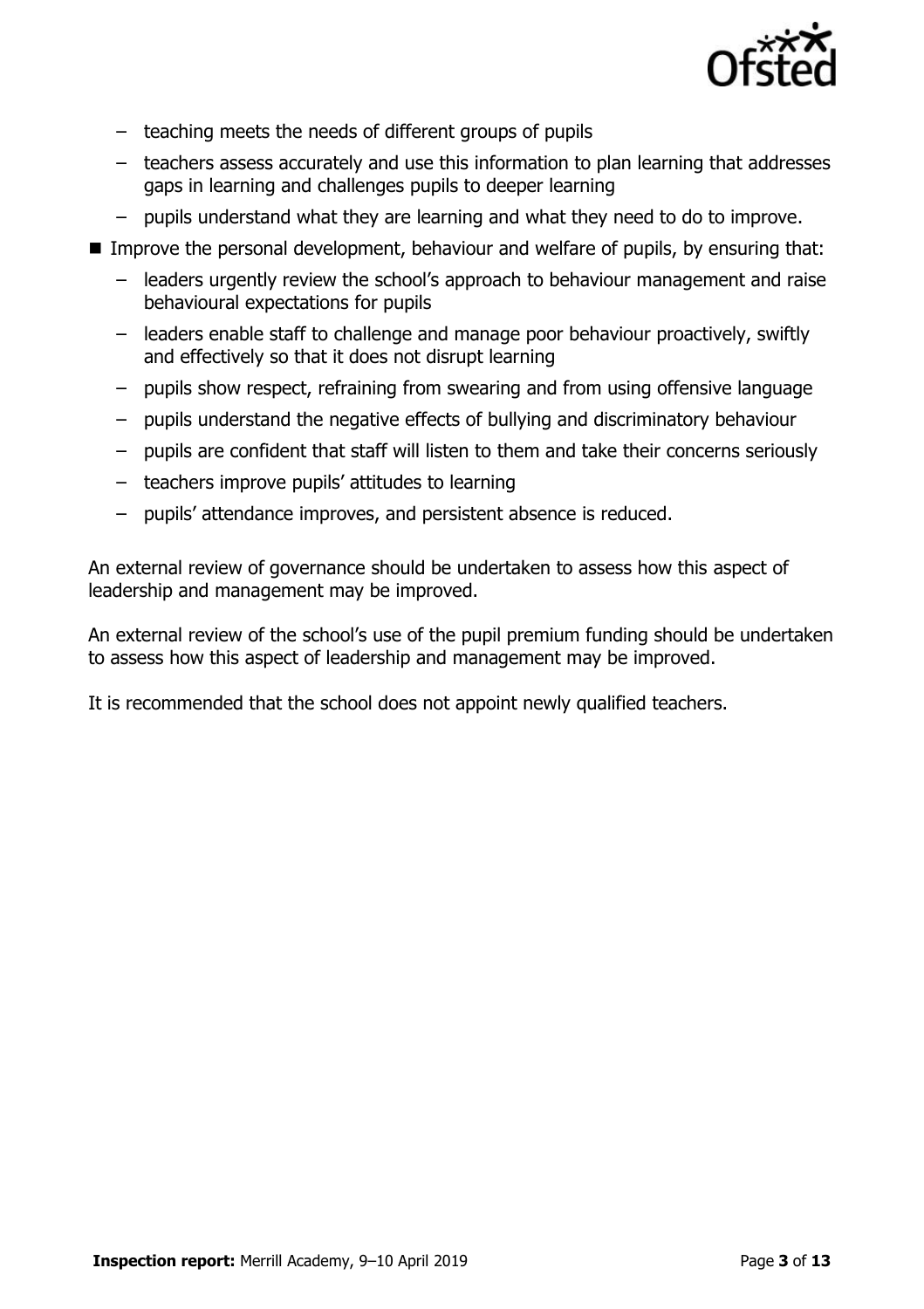

# **Inspection judgements**

#### **Effectiveness of leadership and management Inadequate**

- Members of the board of trustees, governors and senior leaders have not established a secure and effective culture of safeguarding.
- Recent changes in senior leadership have led to instability. This has resulted in a continued fall in effectiveness in many aspects of the school. Leaders do not demonstrate the capacity to bring about the urgent changes required to secure good teaching and an acceptable standard of education.
- The school's self-evaluation is not accurate and does not reflect the current leadership structure. Leaders underestimate many endemic weaknesses that are plain to see.
- The school's development planning is ineffective. It is not bringing about the required changes to improve provision and outcomes.
- Leaders have changed the school's behaviour management procedures twice since the start of this school year. These changes have served to confuse the behavioural expectations of pupils and staff. As a result, the behaviour and conduct of pupils have deteriorated.
- Leaders' actions have been ineffective in improving pupils' attendance. This has resulted in increased proportions of pupils being regularly absent.
- The information that leaders hold on pupils' achievements is unreliable. This means that teachers' planning fails to build on what pupils already know. It also means that leaders are unable to monitor pupils' progress accurately. As a result, pupils do not receive appropriate support and challenge to improve their learning.
- Leaders have recently changed the curriculum, which is mostly broad and balanced. It provides opportunities for pupils to develop spiritually, morally, socially and culturally. However, not all pupils have access to the planned curriculum as they follow part-time timetables.
- Senior leaders have failed to provide strategic direction, challenge and support to middle leaders. Consequently, middle leaders are unable to fulfil their leadership and management responsibilities effectively.
- The work of staff to promote British values is ineffective. The behaviour of some pupils is offensive and discriminatory. This undermines the school's values, which include excellence, determination, empathy and community. The culture of the school limits the development of respect and tolerance.
- Senior leaders do not use additional funding effectively. There are no coherent strategies in place to use the pupil premium funding, the Year 7 literacy and numeracy catch-up funding or special educational needs funding. Leaders do not evaluate the impact of this funding. Disadvantaged pupils, pupils with SEND and Year 7 pupils who need support with literacy and numeracy make weak progress.
- The local governing body does not monitor the use of additional funding. Governors are not able to say how the funds are used and whether they are used to good effect.
- Leaders' plans to support those pupils with SEND are improving. Sound leadership of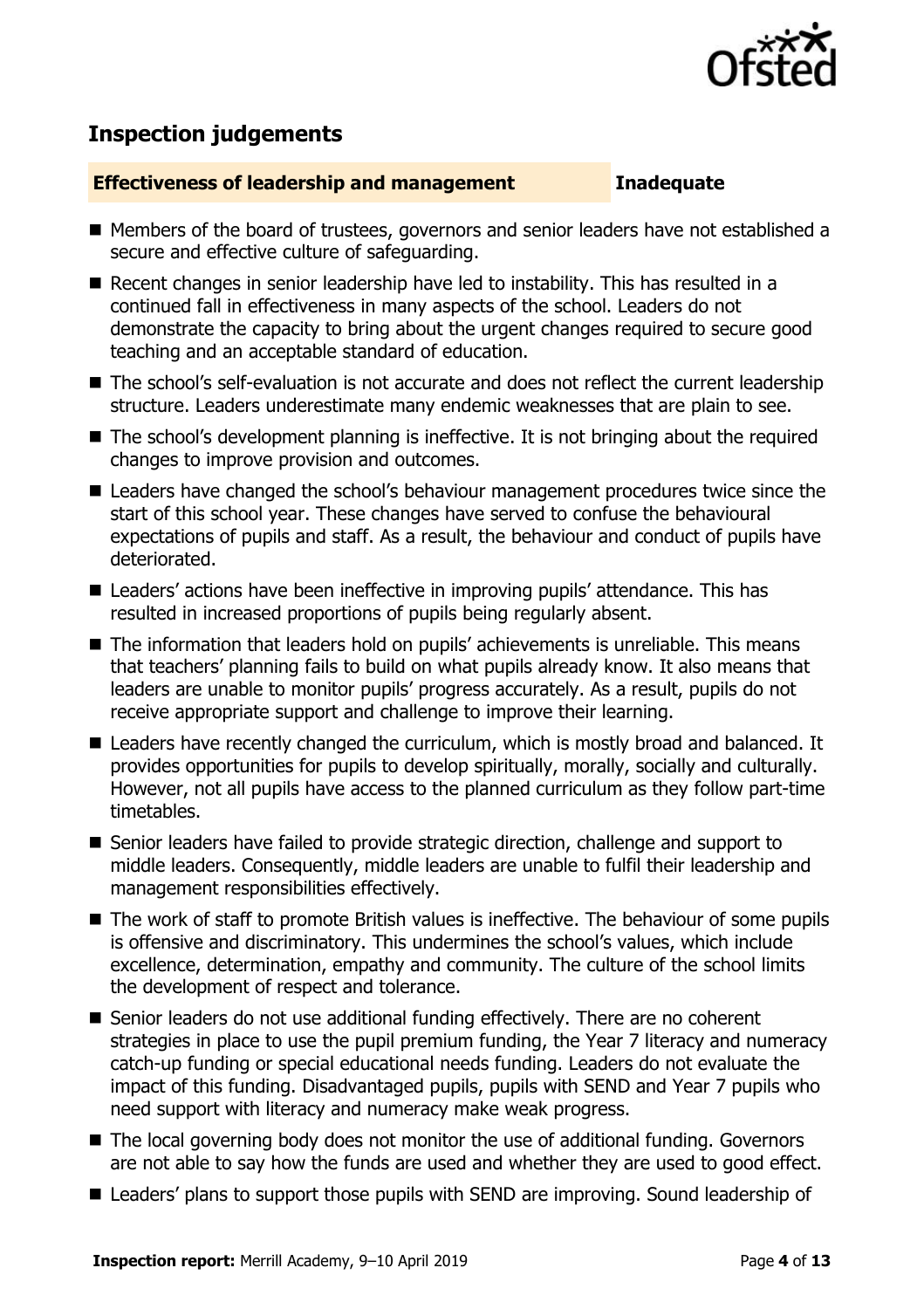

SEND is in its early stages. However, it is not yet successful in enabling pupils with SEND to make strong academic progress.

 $\blacksquare$  It is recommended that the school does not employ newly qualified teachers because pupils' behaviour is inadequate.

#### **Governance of the school**

- $\blacksquare$  Members of the board of trustees have not been proactive and timely in providing strategic direction to address significant weaknesses. Trustees and trust officers are not providing the support needed to bring about necessary changes. They are not effective in challenging and holding leaders to account.
- The trust established a new local governing body in the spring term of 2018. Members of the local governing body have not been supported by the trust to understand their roles and responsibilities. As a result, the local governing body is largely ineffective in its role. However, members of the local governing body are dedicated and committed to wanting to make a difference in the school and local community.
- The trust and the local governing body have an over-generous view of the school. Trustees and governors are not sufficiently involved in the school's self-evaluation, and they do not monitor the school's development against the improvement plan. The trust is culpable in its ineffectiveness as a responsible authority.

### **Safeguarding**

- The arrangements for safeguarding are not effective. Trustees have not ensured that all safeguarding procedures are fit for purpose.
- Some pupils do not feel safe in school. This is because leaders and staff do not deal effectively with the poor behaviour of other pupils. Over a third of parents and carers who responded to Parent View do not consider their children to be safe in school.
- Staff are not vigilant in ensuring that they know where all pupils are. Attendance registers are inaccurate and some pupils truant from their lessons. Leaders have not considered the safeguarding risks involved for those pupils who attend on a part-time basis. This accounts for approximately 10% of the school's roll.
- $\blacksquare$  The checks on the suitability of members of the governing body, and leaders, to manage the school have not been completed. There are, however, records of appropriate recruitment checks having been completed for other staff.
- Senior leaders do not adequately support the safeguarding team. The team is overstretched, with a large number of pupils to consider. As a result, safeguarding records are not as well organised and complete as they should be.
- Members of the safeguarding team know pupils well and are committed to their care and well-being. They work well with external agencies to gain additional support for pupils when needed.
- Staff receive annual safeguarding training and updates. They understand their responsibilities. They also know the systems they should follow if they have concerns or worries about a pupil or have concerns regarding a member of staff.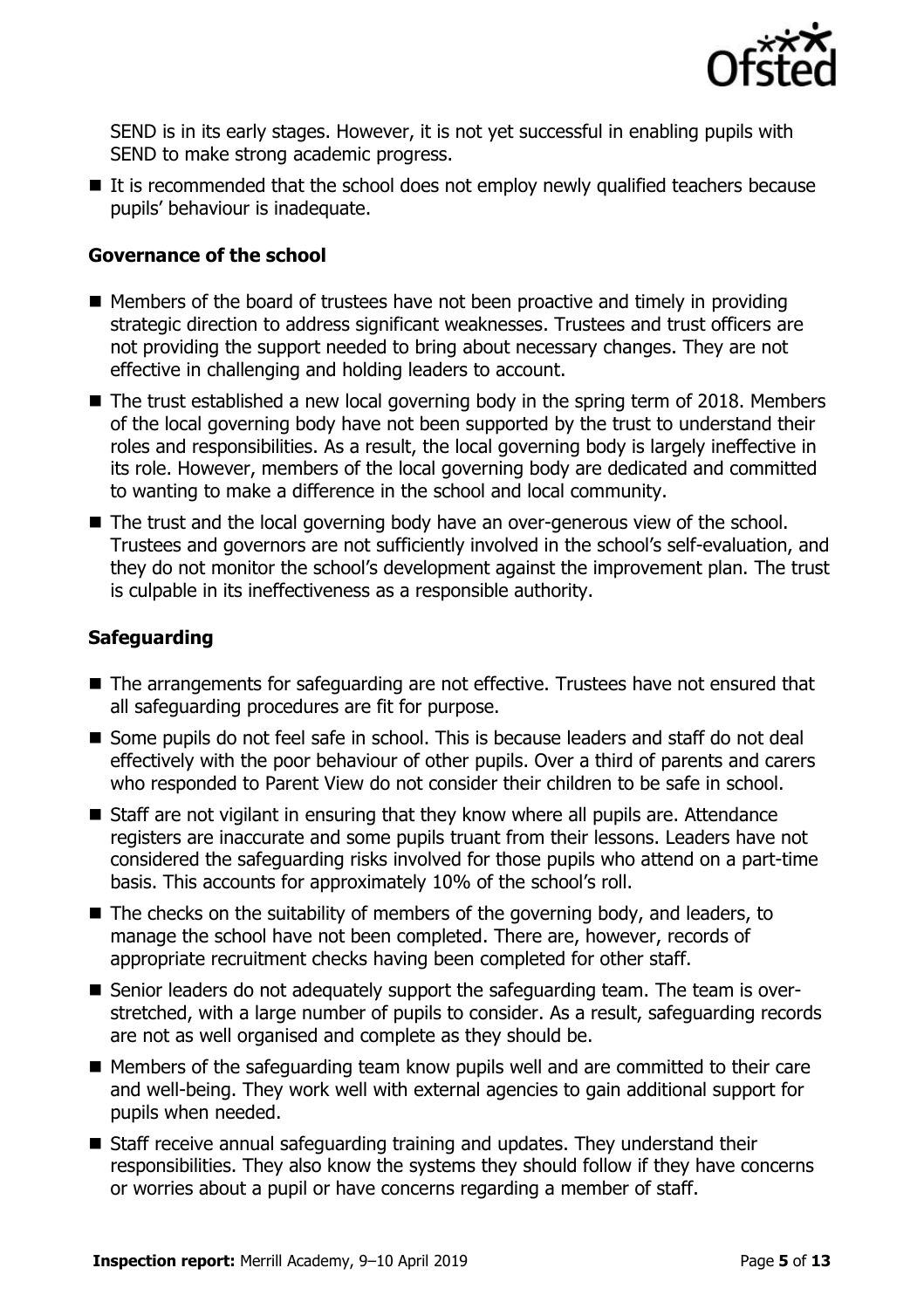

### **Quality of teaching, learning and assessment Inadequate**

- The quality of teaching is inadequate because too many groups of pupils make poor progress. The progress of disadvantaged pupils, pupils with SEND, and the middleability and most-able pupils is especially poor.
- Teachers' expectations of what pupils can achieve are too low. They do not plan work that closely matches pupils' learning needs. This has a negative impact on the progress pupils make.
- Teachers do not use information about what pupils are able to do to plan the next steps in their learning. This is because the in-school information that teachers receive is often inaccurate and unreliable. As a result, pupils are not taught well and are not challenged to deepen their learning.
- Teachers have low expectations of pupils' behaviour. There are too many occasions when teachers accept or ignore pupils' poor attitudes, behaviour and conduct. This frequently hinders learning and restricts the progress that pupils make.
- The quality of questioning is often ineffective. There are many times when teachers do not address pupils' misconceptions and errors. Teachers do not consistently give pupils enough guidance about how to improve their work. Where advice is given, pupils rarely respond.
- Pupils have insufficient opportunities to develop their literacy skills. Opportunities to develop reading and extend vocabulary are limited, especially in key stage 3.
- The teaching of pupils with SEND is weak. Teachers do not use information about these pupils when planning lessons. As a result, progress for these pupils is poor.
- As a result of poor teaching, pupils are not well prepared for their GCSE examinations at the end of key stage 4. Because too many pupils underachieve, they are not well prepared for their next steps in education, employment or training.
- A small minority of pupils have a genuine interest in their learning. Very few of these pupils show this interest in lessons because teachers fail to manage the behaviour of those pupils who wilfully disrupt lessons.
- In a minority of lessons, learning is more effective. In physical education, for example, teachers use good subject knowledge and build positive relationships with pupils. As a result, pupils make strong progress in this subject.

### **Personal development, behaviour and welfare Inadequate**

### **Personal development and welfare**

- The school's work to promote pupils' personal development and welfare is inadequate.
- Some pupils do not feel safe in school. The school's own survey of pupils' views indicates that more bullying occurs than is reported to members of staff. Pupils who spoke with inspectors said that teachers do not always deal with bullying effectively.
- There are too many occasions when derogatory language and swearing from pupils are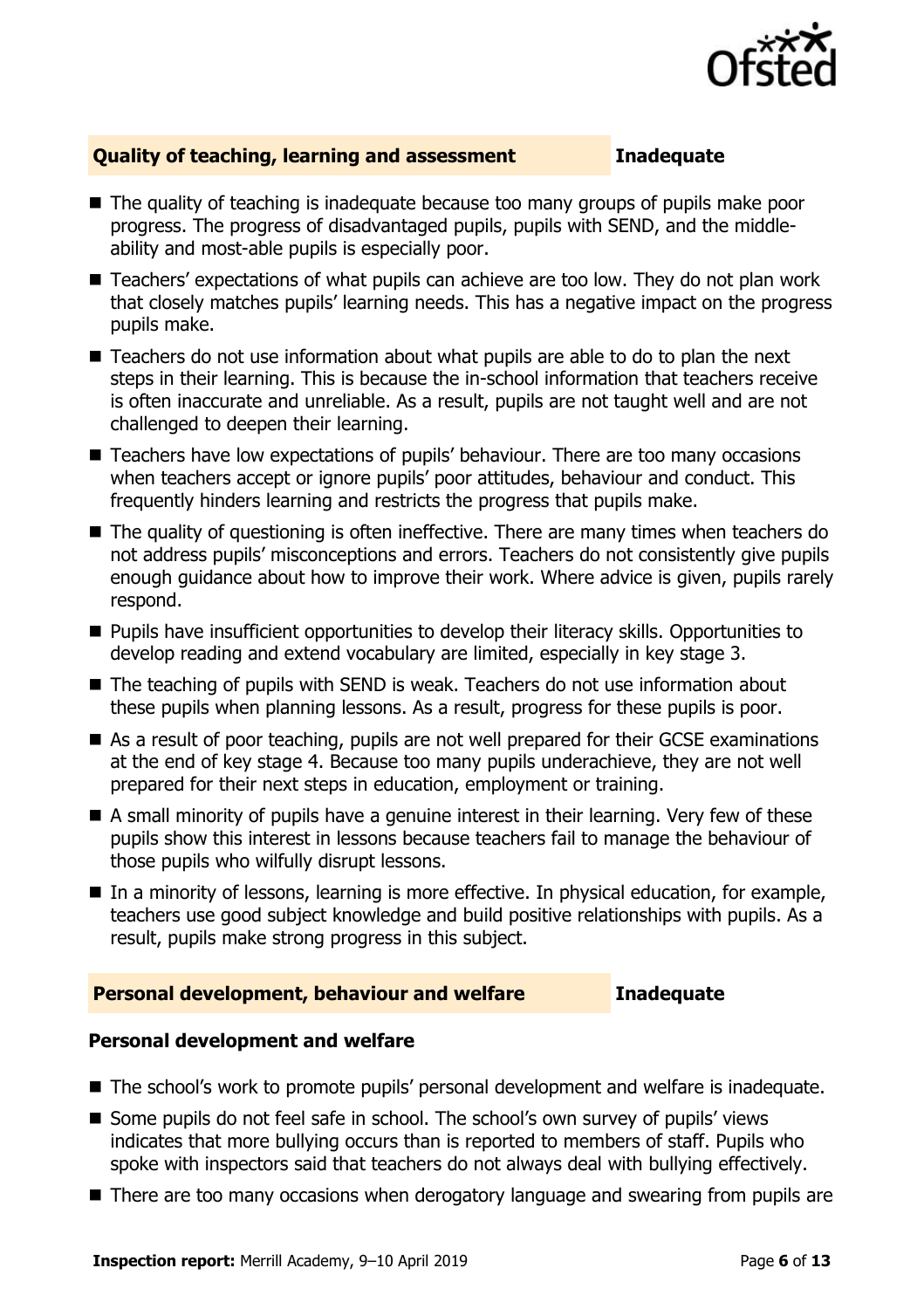

used to make fun of and insult other pupils. This undermines pupils' well-being.

- **Pupils understand how to deal with some risks they might face related to online safety.** They also understand the dangers of drug and alcohol misuse. They are less confident when speaking about the 'Prevent' duty and how to deal with different types of radicalisation.
- Careers guidance is a strength of the school's provision. Pupils receive many opportunities to consider their future options and develop their employability skills.
- The school uses various alternative provisions. Pupils in these provisions are kept safe and their attendance, attitudes and behaviour are reported to Merrill Academy staff regularly.

#### **Behaviour**

- The behaviour of pupils is inadequate. A significant number of pupils show a lack of respect. Throughout the inspection, inspectors observed poor and unsafe conduct. This including swearing and offensive language, disrespectful attitudes, lack of respect for staff, refusals to cooperate, and blatant defiance. Some pupils routinely challenged staff.
- The behaviour of pupils in lessons is generally poor. Pupils' attitudes to learning are not as good as they should be. This is because teachers' expectations of pupils' behaviour are too low. Policies and routines are not used consistently to bring about significant improvements in pupils' conduct and behaviour.
- Uncooperative behaviour is not consistently addressed by staff and in many instances such behaviour is not challenged at all. Frequently, some older pupils were seen to be 'sleeping' in lessons with their heads in their arms on tables. Such behaviour goes unchallenged by staff.
- Low-level disruption is commonplace in lessons. Pupils who spoke with inspectors say that most of their learning is disturbed by poor behaviour. Their views are supported by inspection evidence, school behaviour logs and parents' views.
- The number of permanent exclusions and fixed-term exclusions has increased considerably this last year. Exclusion rates are well above national averages. A high proportion of boys, disadvantaged pupils and pupils with SEND are excluded.
- Overall attendance is declining and is below the national average. The attendance of older pupils is markedly lower than that of younger pupils.
- Persistent absenteeism is also increasing. A quarter of all pupils do not attend regularly. A high proportion of disadvantaged pupils and pupils with SEND do not attend regularly enough.
- Leaders acknowledge that attendance registers are inaccurate, and rates of attendance may be even lower than their information indicates. Poor attendance rates are compounded with almost 10% of the school's roll attending school on a part-time basis.

**Outcomes for pupils Inadequate**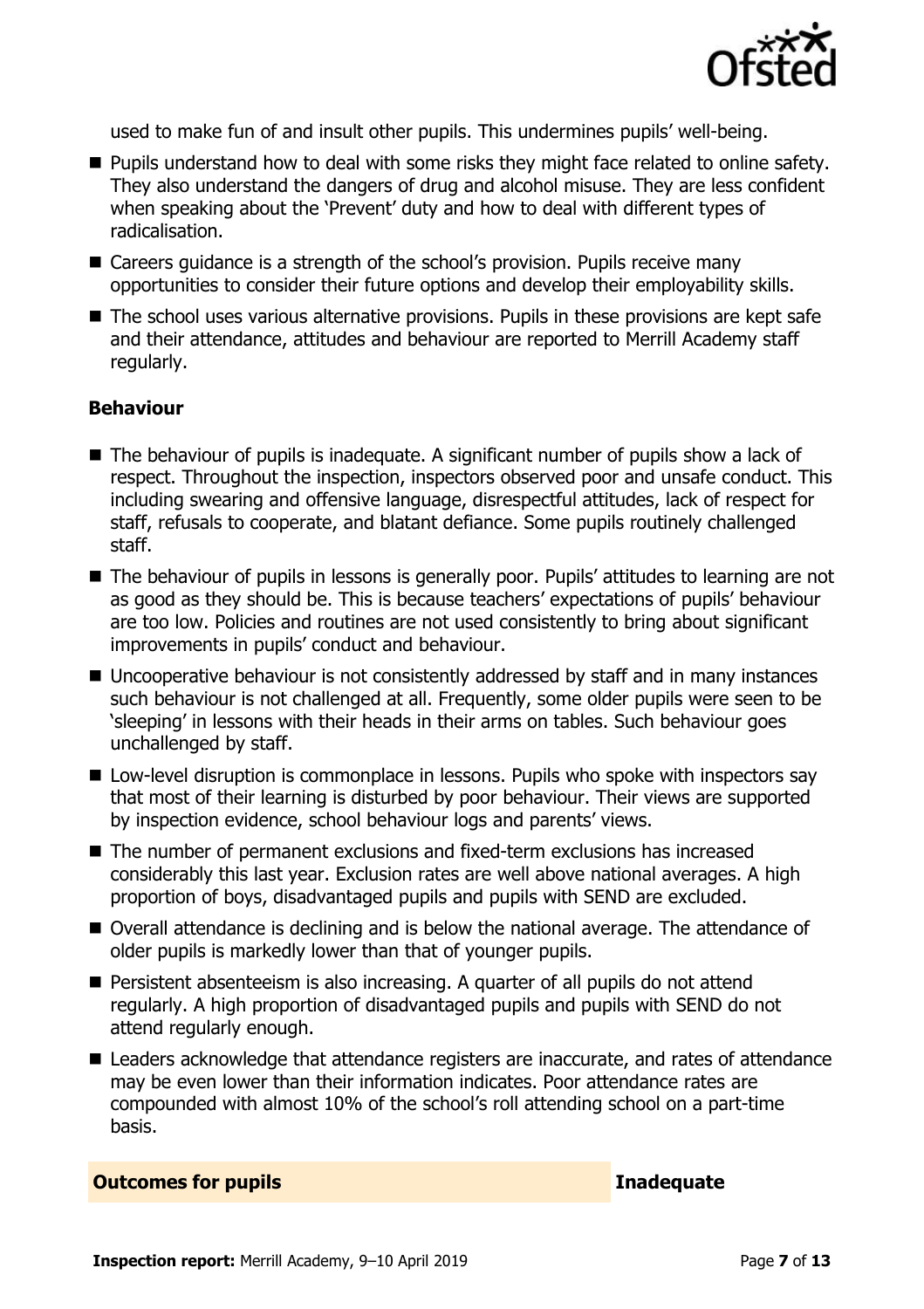

- Pupils' underachievement has been prevalent in a wide range of subjects. Pupils' attainment in GCSE examinations is declining.
- $\blacksquare$  In 2018, pupils' progress by the end of Year 11 in English, modern foreign languages and humanity subjects was in the bottom 10% of schools nationally. Progress in mathematics and science was also poor. Progress measures across most subjects were low and have declined from 2017.
- The proportions of pupils leaving the school with standard passes in English and mathematics were well below national averages in 2018.
- Disadvantaged pupils, who make up almost two thirds of the school's cohort, did not make as much progress as their peers in school or other pupils from similar starting points nationally.
- Overall, pupils currently in Year 11 are making poor progress from their starting points. Progress in English is very low. The overall progress of current Year 10 pupils is even lower in most subjects. This reflects a legacy of underachievement that is not being addressed.
- Leaders have not ensured that there is accurate assessment information for pupils in key stage 3. They are currently working towards establishing accurate assessments in English, mathematics and science. However, this information is not analysed to determine pupils' achievements. Assessment information provided to inspectors about pupils in key stage 3 is as unreliable as it was for the last academic year.
- **Inspection evidence suggests that current pupils, including those who are** disadvantaged, underachieve in several subjects and year groups. There is little sign of improvement.
- Pupils' literacy and numeracy skills are not developed well enough in Years 7 and 8. This is because the Year 7 catch-up funding is not used effectively.
- **Pupils with SEND do not make enough progress. However, pupils who speak English as** an additional language make better progress than their peers.
- $\blacksquare$  Recent improvements in careers quidance mean that most pupils go on to employment, education or training. However, they do not always have access to the most suitable courses because they have underachieved significantly in their GCSE examinations.

### **16 to 19 study programmes Inadequate**

- Leadership of the sixth form is inadequate. Leaders do not monitor accurately students' attendance and progress.
- The curriculum offer is very narrow, with one pathway to accommodate a very small number of students. Despite including opportunities to develop English and mathematical skills, the curriculum provides insufficient challenge.
- Work in students' books reflects low expectations. As a result, learning and progress are poor.
- Leaders have provided limited opportunities for work-related learning within the school. Not all students benefit from this experience.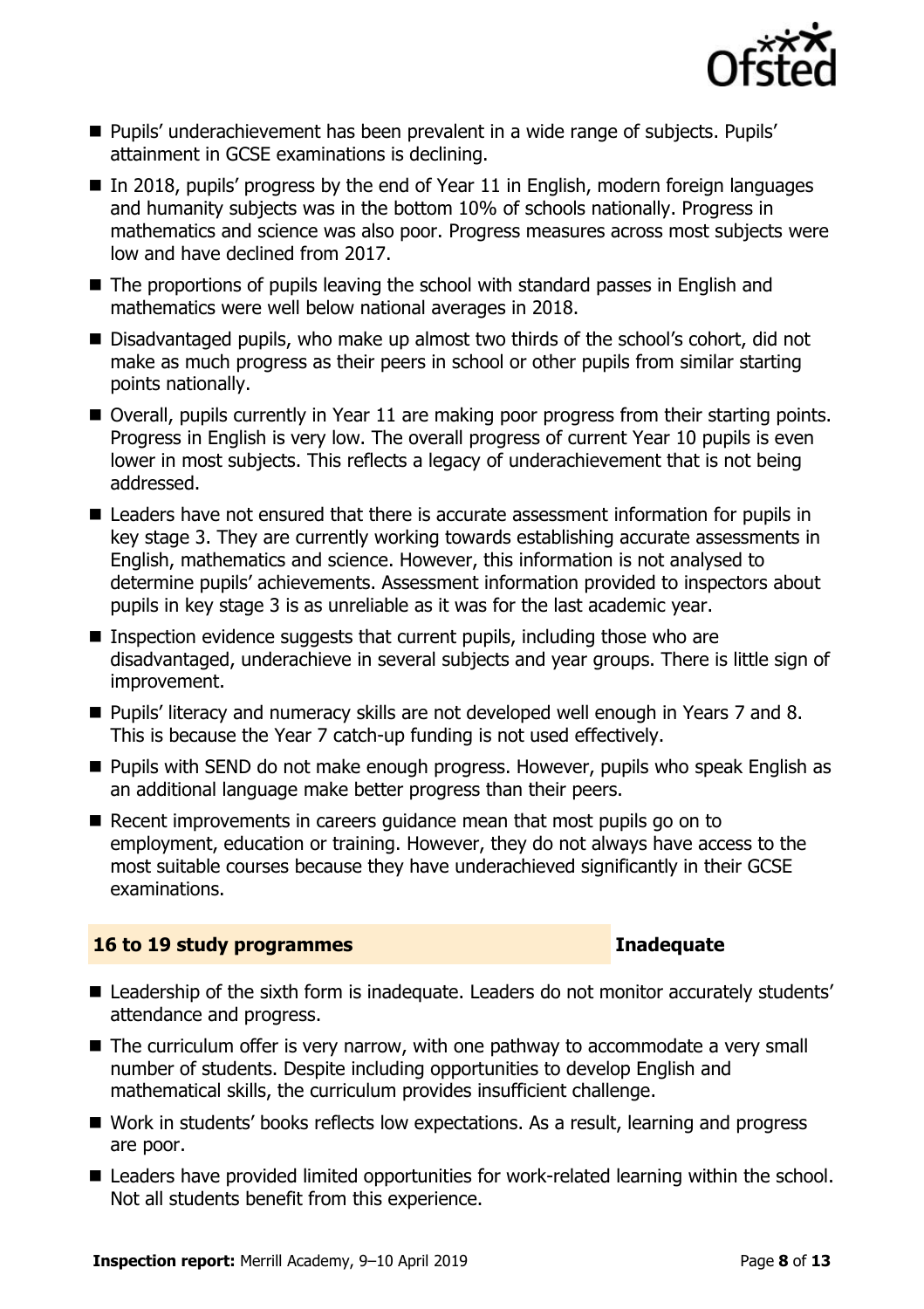

- Leaders do not ensure that there are effective ways of monitoring when sixth-form students are on site. Students' attendance is low, and punctuality is poor. Safeguarding is not effective.
- Support for students' personal development and welfare is not thorough and complete. For example, students do not recall learning about extremism and radicalisation.
- Students who met with inspectors said they value the careers advice and guidance they receive. Many are confident in moving on to training or further education. However, leaders do not monitor students' applications for post-18 destinations.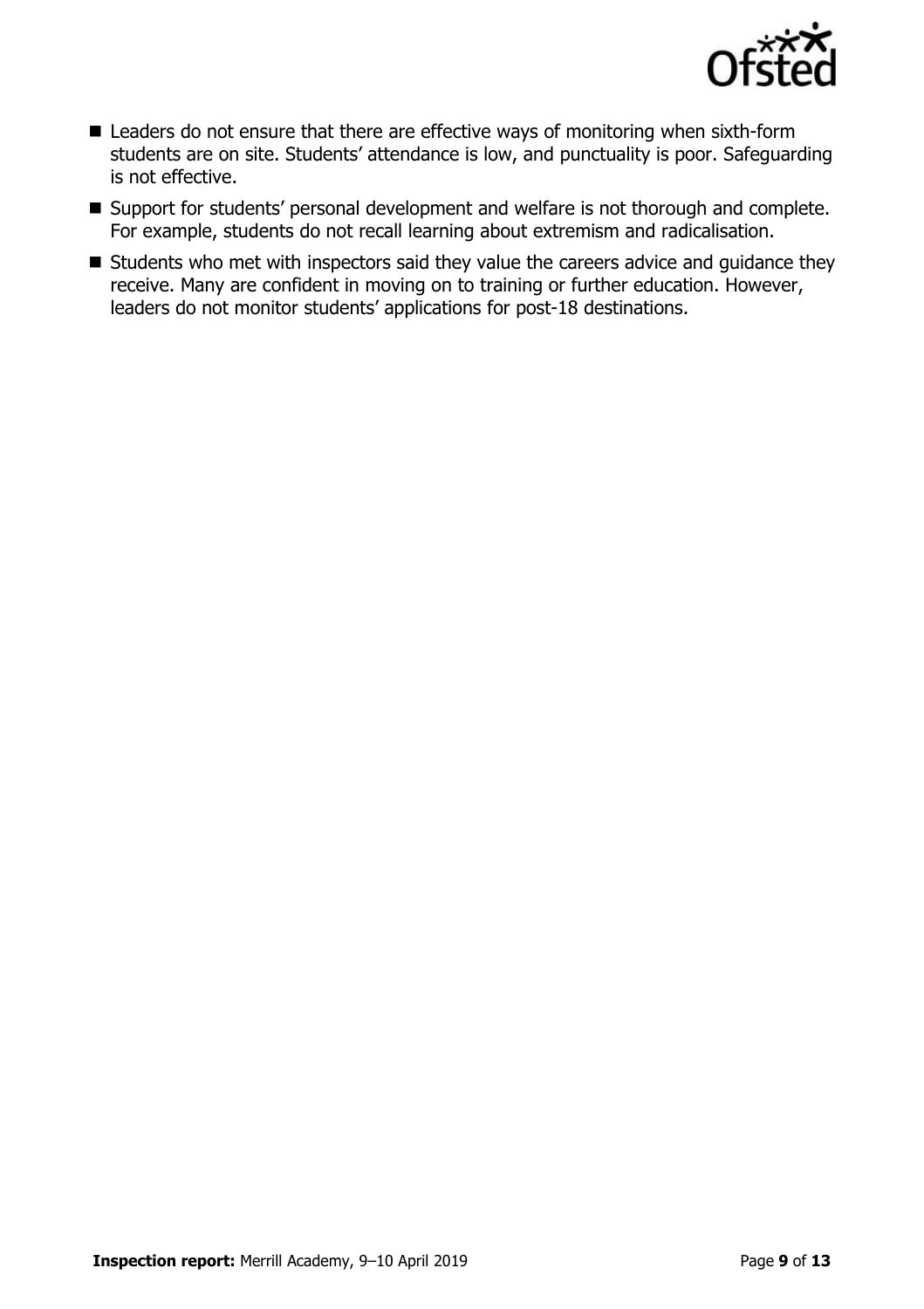

# **School details**

| Unique reference number | 139051   |
|-------------------------|----------|
| Local authority         | Derby    |
| Inspection number       | 10101574 |

This inspection was carried out under section 8 of the Education Act 2005. The inspection was also deemed a section 5 inspection under the same Act.

| Type of school                                           | Secondary comprehensive               |
|----------------------------------------------------------|---------------------------------------|
| School category                                          | Academy sponsor-led                   |
| Age range of pupils                                      | 11 to 19                              |
| Gender of pupils                                         | Mixed                                 |
| Gender of pupils in 16 to 19 study<br>programmes         | Mixed                                 |
| Number of pupils on the school roll                      | 747                                   |
| Of which, number on roll in 16 to 19 study<br>programmes | 9                                     |
| Appropriate authority                                    | Board of trustees                     |
| Chair                                                    | <b>Tim Gallimore</b>                  |
| <b>Acting Headteacher</b>                                | Paul Beedle                           |
| Telephone number                                         | 01332 576777                          |
| Website                                                  | www.merrillacademy.derby.sch.uk       |
| <b>Email address</b>                                     | enquiries@merrillacademy.derby.sch.uk |
| Date of previous inspection                              | 10-11 April 2018                      |

### **Information about this school**

- Merrill Academy is part of The Northworthy Trust. The board of trustees is the appropriate authority. Members of the local governing body aim to fulfil responsibilities delegated by the board of trustees.
- The school is slightly larger than the average-sized secondary school.
- $\blacksquare$  The proportion of pupils known to be eligible for support through pupil premium funding is well above the national average.
- The school intends to close its sixth-form provision at the end of this academic year.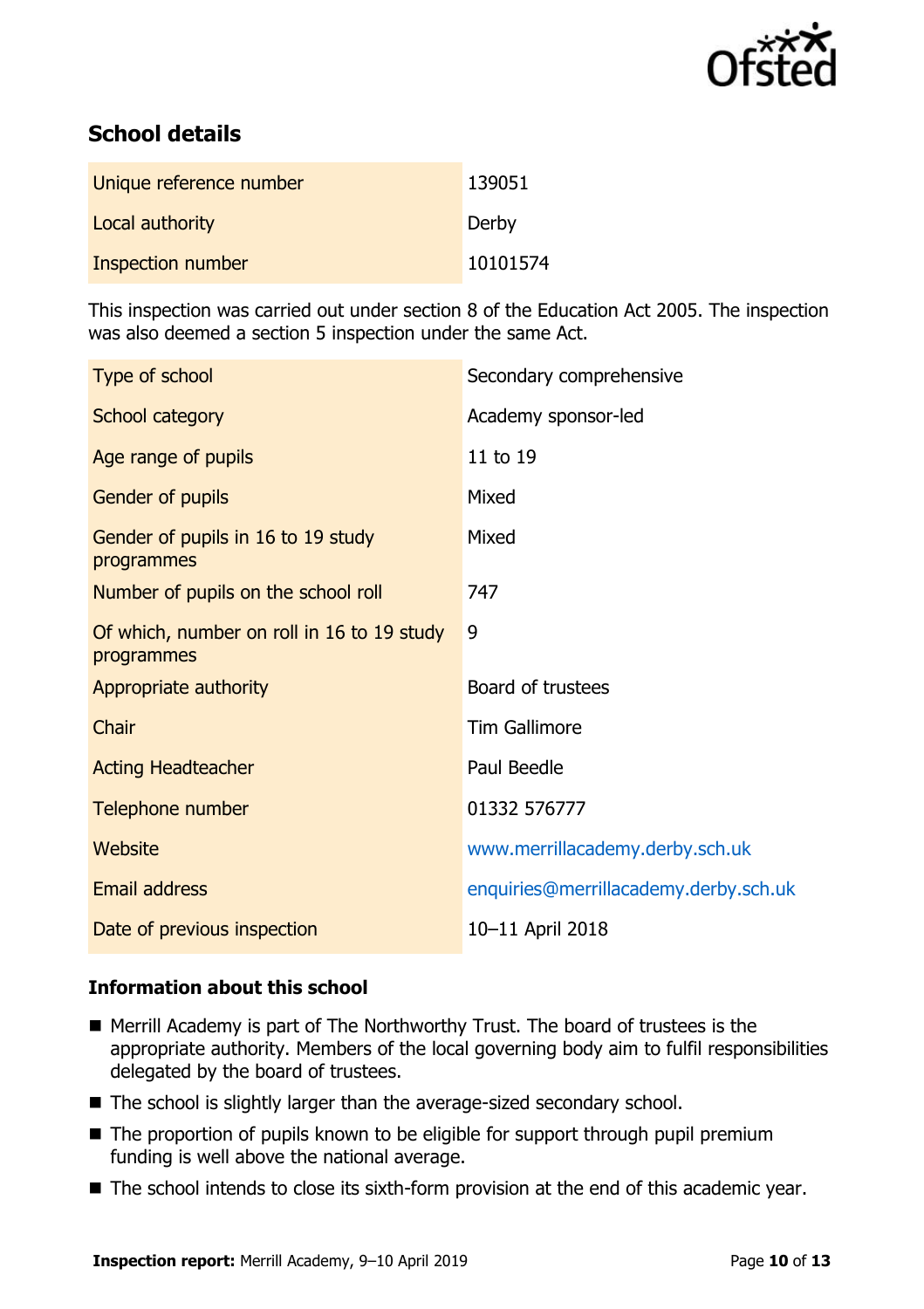

- The proportion of pupils with SEND is above the national average. The percentage of pupils with an education, health and care plan is below the national average.
- The proportion of pupils who speak English as an additional language is above the national average.
- The school uses several alternative providers for some of its pupils. These include Derby Pride Academy, The Island Project and The Kingsmead School.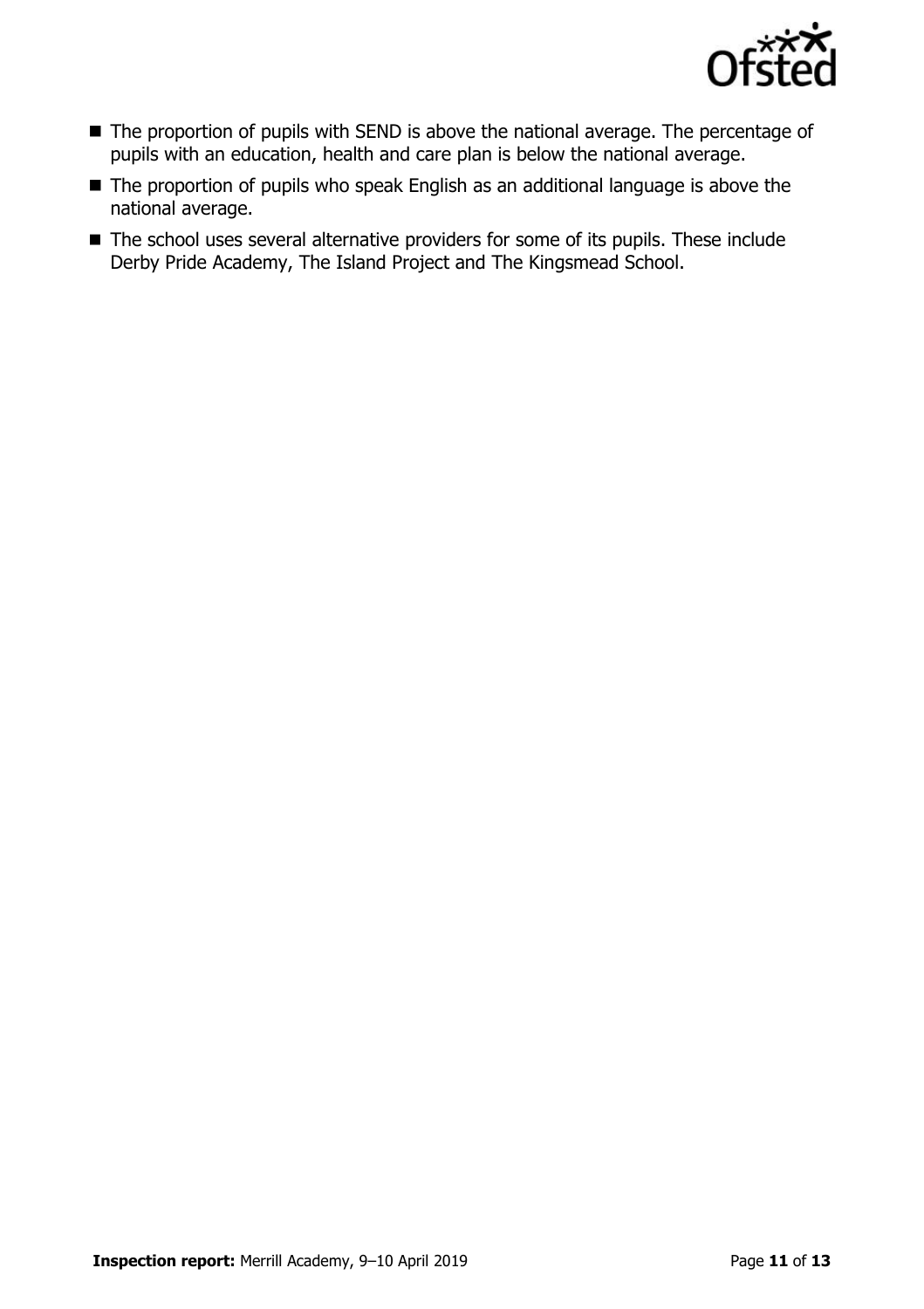

# **Information about this inspection**

- Inspectors observed 59 lessons or parts of lessons and an assembly. Senior leaders carried out some observations jointly with inspectors. Inspectors scrutinised pupils' work in books and sampled books in classes.
- Inspectors listened to a sample of pupils in Years 7 and 8 read.
- Inspectors held meetings with the headteacher, senior leaders, leaders of subjects, heads of year, other leaders and members of staff. They spoke with different groups of pupils.
- The lead inspector met three trustees, including the chair of the board of trustees. He also spoke with three members of the local governing body, including the chair.
- Inspectors met with the trust's chief executive officer and other trust officers.
- **Inspectors spoke with pupils around the school. In addition, they evaluated the 21** responses to Ofsted's online survey, Parent View, as well as 10 free-text responses.
- Inspectors observed the school's work and scrutinised several documents, including the school's self-evaluation, and minutes of meetings of the local governing body and board of trustees. They reviewed improvement plans and information on pupils' recent attainment and progress.
- Inspectors also considered behaviour and attendance information, and policies and procedures relating to: special educational needs; pupil premium funding; Year 7 catch-up funding; safeguarding; and child protection.
- The inspection was carried out following a number of complaints made to Ofsted that raised serious concerns. Her Majesty's Chief Inspector decided that an inspection of the school should take place to follow up whole-school issues that were raised. Inspectors sought to establish whether safeguarding practices were effective.

### **Inspection team**

| Chris Davies, lead inspector | Her Majesty's Inspector |
|------------------------------|-------------------------|
| Julie Sheppard               | Ofsted Inspector        |
| Janis Warren                 | Ofsted Inspector        |
| <b>Ellenor Beighton</b>      | Ofsted Inspector        |
| Emma Hollis-Brown            | Ofsted Inspector        |
| <b>Rachel Tordoff</b>        | Her Majesty's Inspector |